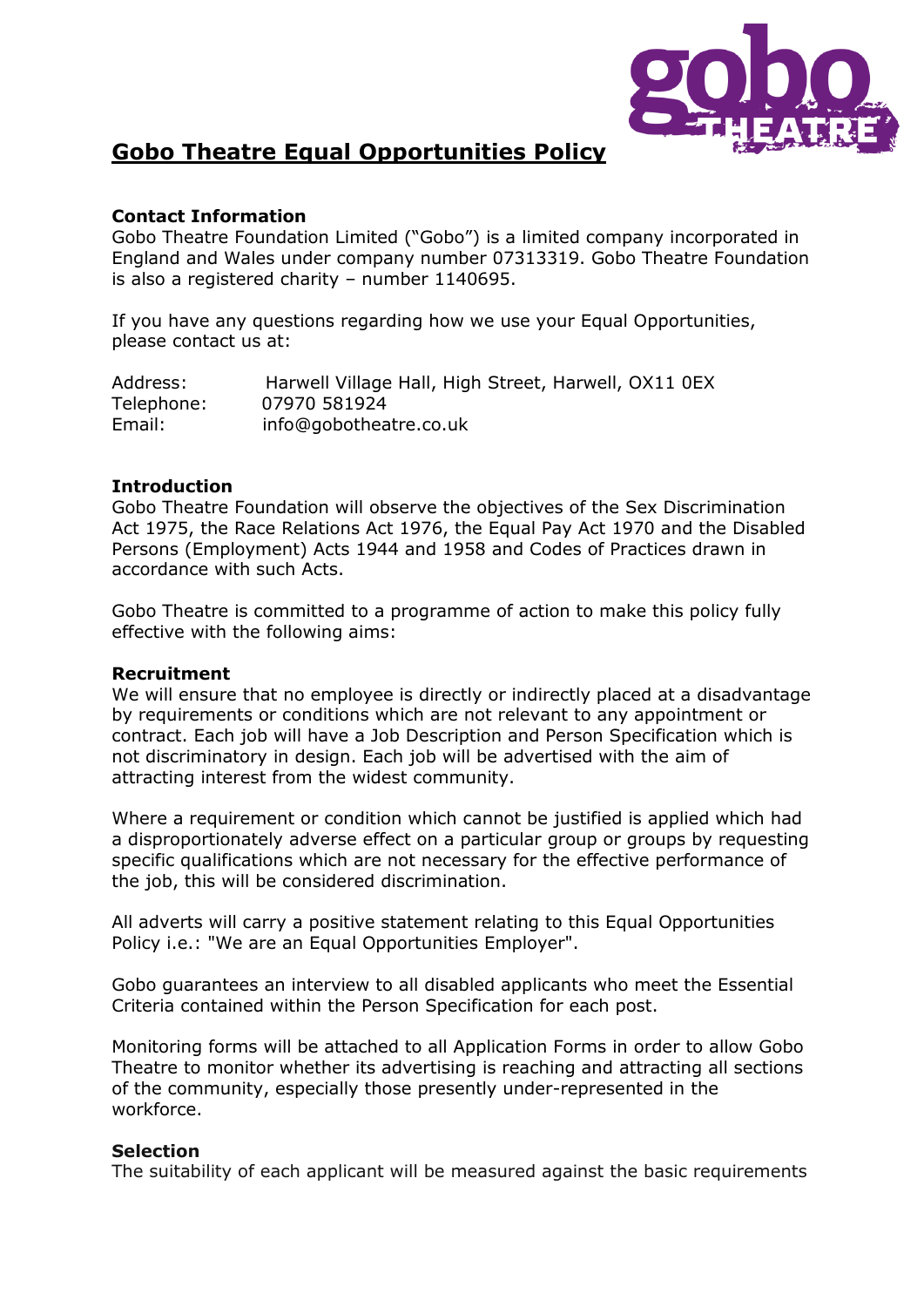of the Job Description and the Person Specification and appointed on that basis. It will not be assumed, for



example, that men only or women only will be able to do certain types of work, or that people with disabilities are restricted to a limited number of jobs.

## **Training**

In so far as it is possible within available resources:

- Employees will be given training in Equal Opportunities in order to better understand and achieve opportunities and treatment as set out in this Policy.
- All persons responsible for recruitment and selection of staff will receive training in equal opportunities. This training will enable employees to recognise the organisations and their own legal obligations under the Race Relations Act 1976, the Sex Discrimination Act 1975 and the Disabled Persons (Employment) Act 1944 and to develop the necessary skills to translate the equal opportunities policy into practice.

## **Access**

Gobo Theatre will work towards providing a comfortable, accessible, and appropriately equipped working environment which will facilitate employment without discrimination and will take advice from relevant organisations towards this end.

## **Implementation**

The Foundation will delegate overall responsibility for the implementation of this policy to the Officers of the Foundation who will:

- Ensure that all employees and their trade union representatives or professional body are aware of this Policy and will consult with such bodies when appropriate concerning its implementation and seek their agreement.
- Take immediate and appropriate action in accordance with established procedures in the event of any breach. Any complaint or alleged complaint should be reported immediately to the Chair of the Trustees and the Artistic Director. Any complaint or alleged complaint regarding the conduct of the Artistic Director should be reported immediately to the Chair of the Trustees and any complaint or alleged complaint regarding the conduct of the Chair of the Trustees should be reported immediately to a Trustee.
- Arrange training and provide guidance in accordance with the Statement of Intent.
- Examine and recommend to the Foundation changes of procedures and selection structures and criteria where they are actually or potentially discriminatory.
- Regularly review the organisation's performance and targets and recommend action to the Foundation to improve these and any physical or potentially discriminating features which prejudice this policy and its implementation.

#### **Employee Responsibility**

While the ultimate responsibility for ensuring this policy is implemented lies with the Foundation, employees should accept responsibility in avoiding discrimination in any form, whether to or by others and to practice equal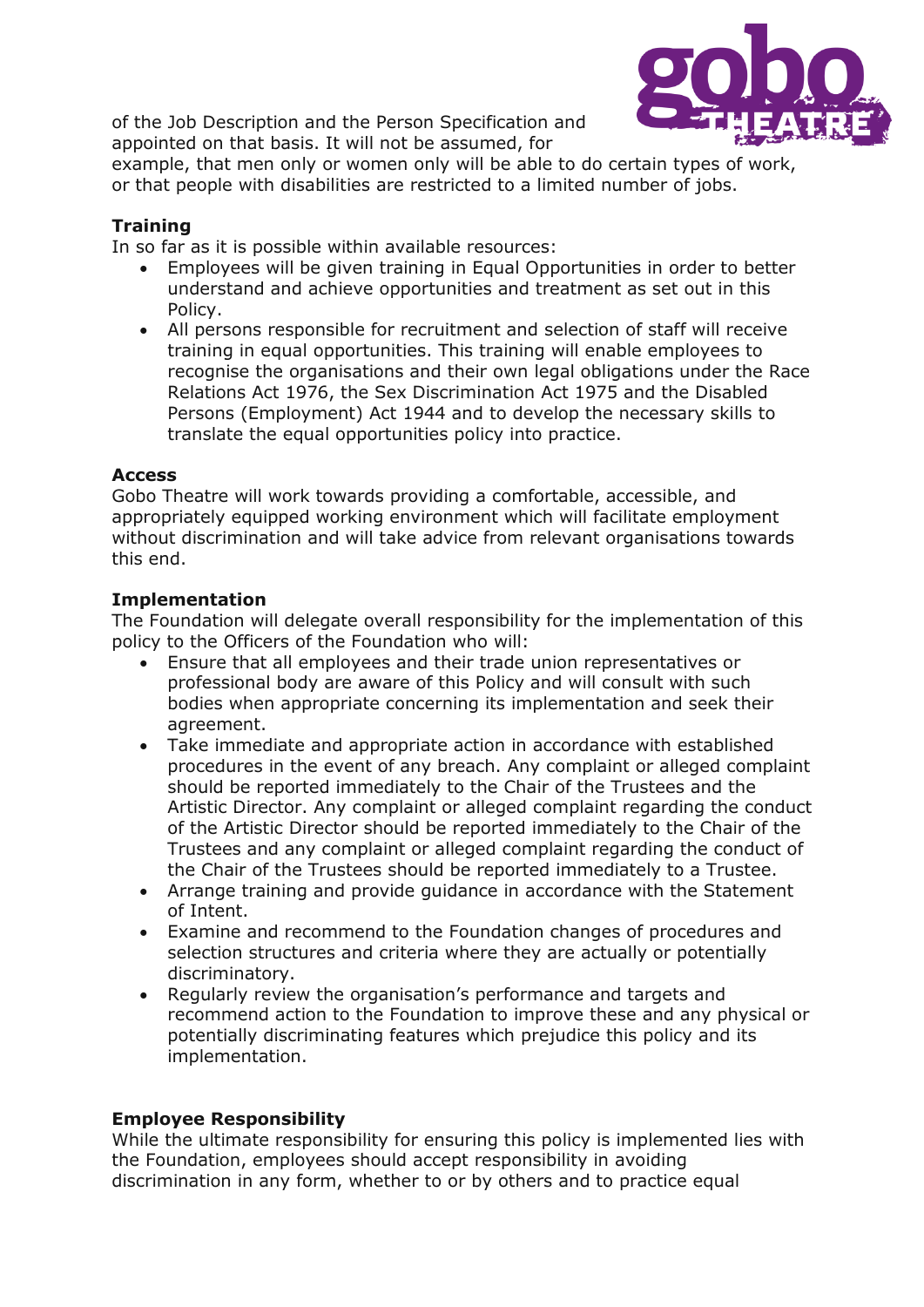opportunities by observance and encouragement.



Employees should familiarise themselves and observe the Codes of Practice based on those issued by the Equal Opportunities Commission, the Commission for Racial Equality and that of the Department of Employment (Training) on the employment of disabled persons relevant to their jobs.

In particular each of the employees should:

- Comply with measures which are introduced to make sure that there is equal opportunity and non-discrimination.
- Not discriminate, as persons responsible, either against other members of staff or in selection decisions in recruitment, promotion, transfer or training.
- Not induce or attempt to induce other employees or management to practice discrimination, for example by refusing to work with employees from any racial groups, or a person with disabilities, or express attitudes or words which would offend or reflect on any group or individual.
- Draw the attention of the Chair of the Trustees or Artistic Director to a suspicion of discriminatory acts or practices or statements both written and oral.
- Not to victimise others who have made complaints or provided information about discrimination or harassment.
- Not to harass, abuse or intimidate other employees, on any grounds, nor support others who seek to do so.
- Understand that employees who in the course of their employment are found not to have adhered to this Policy and the Codes of Practice, or have been involved in any discriminatory practice, will be considered by the Gobo Theatre to be in serious breach of the terms of their employment which will render the employee liable for disciplinary action including dismissal.

# **Sexual Harassment at Work**

In order to provide a productive and pleasant working environment, it is important that we endeavour to maintain a workplace characterised by mutual respect. Accordingly, sexual harassment in our workplace will not be tolerated.

## Prohibited Activities

Sexual harassment has been defined as a form of sex discrimination, consisting of unwanted sexual advances.

Examples of prohibited sexual harassment include:

- Supervisors or managers explicitly or implicitly suggesting sex in return for a hiring, compensation, promotion or retention decision.
- Verbal or written sexually suggestive or obscene comments, jokes, or propositions
- Unwanted physical contact, such as touching, grabbing, or pinching etc.
- Displaying sexually suggestive objects, pictures, or magazines.
- Continual expression of sexual or social interest after an indication that such interest is not desired.
- Conduct with sexual implications which affect the employee's work or create an intimidating work environment e.g. the wearing of inappropriate clothing.